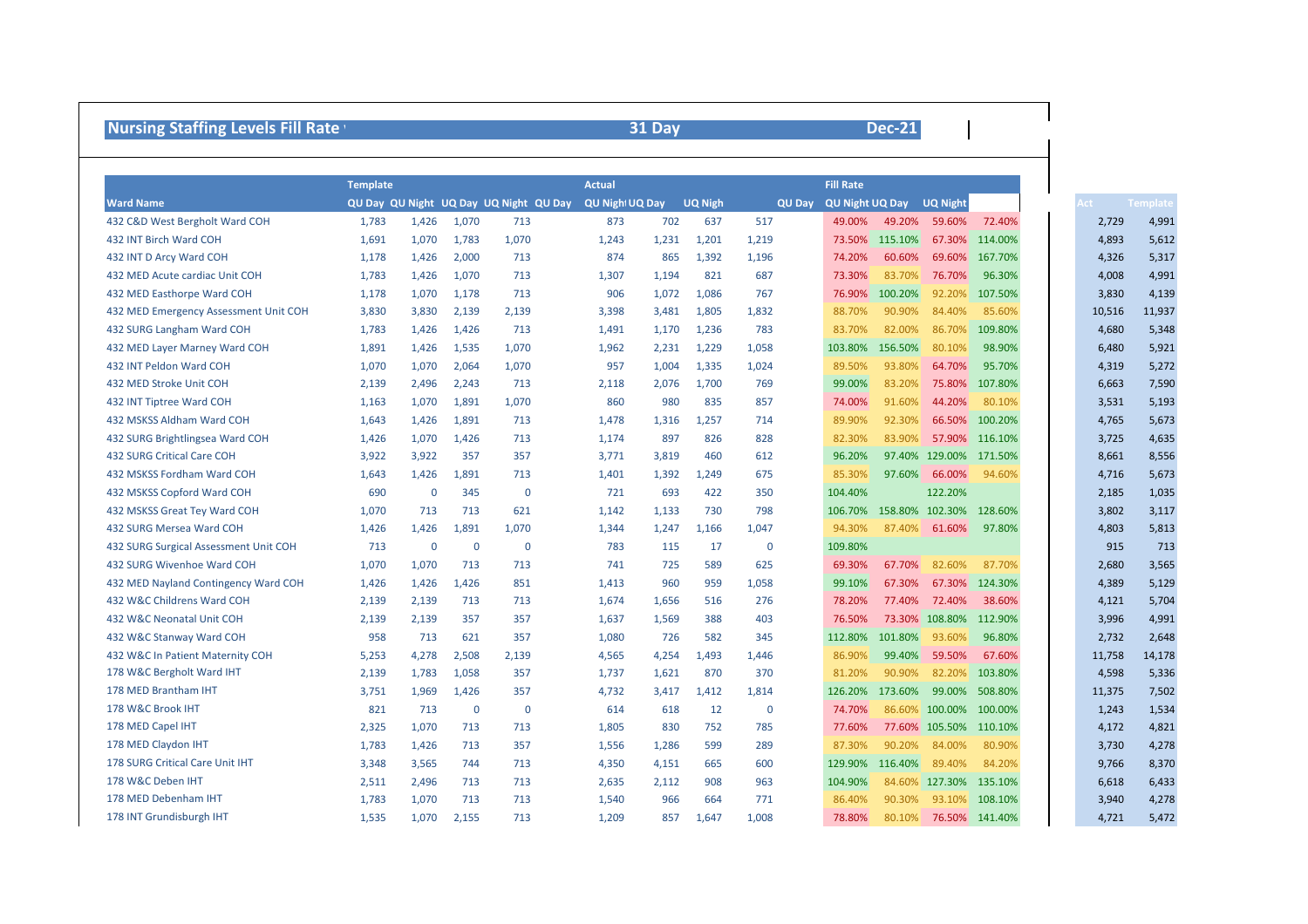|                                               | 98,141 | 80,742 | 70,323 | 41,177 | 87,250 | 74,817 | 55,760 | 42,168 | 88.90%  | 92.70%  | 79.30%          | 102.40% |  | 259,995 | 290,381 |
|-----------------------------------------------|--------|--------|--------|--------|--------|--------|--------|--------|---------|---------|-----------------|---------|--|---------|---------|
| 178 INT Felixstowe Community Hospital IHT     | 744    | 713    | 930    | 713    | 859    | 759    | 1,052  | 1,012  | 115.50% | 106.50% | 113.10% 141.90% |         |  | 3,682   | 3,100   |
| 178 INT Bluebird Lodge Community Hospital IHT | 1,661  | 1,070  | 1,488  | 713    | 1,502  | 1.035  | 1,509  | 1,065  | 90.40%  |         | 96.80% 101.40%  | 149.30% |  | 5,110   | 4,931   |
| 178 INT Aldeburgh Community Hospital IHT      | 744    | 713    | 1,302  | 713    | 983    | 853    | 1,648  | 929    | 132.10% |         | 119.60% 126.60% | 130.30% |  | 4,412   | 3,472   |
| 178 MED Kesgrave Ward IHT                     | 1,426  | 1,070  | 1,426  | 713    | 1,314  | 1,012  | 1,210  | 593    | 92.20%  | 94.60%  | 84.90%          | 83.20%  |  | 4,129   | 4,635   |
| 178 MED Sproughton Ward IHT                   | 1,070  | 713    | 1,783  | 1,070  | 1,327  | 989    | 1,080  | 976    | 124.00% | 138.70% | 60.60%          | 91.30%  |  | 4,372   | 4,635   |
| 178 MED Washbrook IHT                         | 1,426  | 1,070  | 1,426  | 713    | 1,345  | 1,030  | 1,032  | 639    | 94.30%  | 96.30%  | 72.40%          | 89.60%  |  | 4,046   | 4,635   |
| 178 MED Waveney Ward IHT                      | 1,814  | 884    | 2,093  | 589    | 1,217  | 801    | 1,280  | 693    | 67.10%  | 90.70%  | 61.10%          | 117.60% |  | 3,991   | 5,379   |
| 178 SURG Stradbroke IHT                       | 1,447  | 1,070  | 1,235  | 932    | 1,086  | 870    | 1,125  | 697    | 75.10%  | 81.40%  | 91.10%          | 74.80%  |  | 3,777   | 4,682   |
| 178 SURG Stowupland IHT                       | 2,852  | 1,783  | 1,953  | 1,256  | 1,010  | 732    | 1,233  | 725    | 35.40%  | 41.10%  | 63.10%          | 57.70%  |  | 3,700   | 7,843   |
| 178 W&C Stour IHT                             | 1,196  | 713    | 702    | 357    | 1,237  | 713    | 396    | 393    | 103.40% | 99.90%  | 56.50%          | 110.10% |  | 2,738   | 2,967   |
| 178 MED Woodbridge IHT                        | 1,473  | 1,070  | 1,473  | 1,070  | 1,008  | 949    | 1,288  | 864    | 68.40%  | 88.70%  | 87.40%          | 80.80%  |  | 4,108   | 5,084   |
| 178 C&D Somersham IHT                         | 1,070  | 1,426  | 1,426  | 713    | 1,432  | 1,007  | 1,179  | 776    | 133.90% | 70.60%  | 82.60%          | 108.90% |  | 4,394   | 4,635   |
| 178 MED Shotley IHT                           | 1,813  | 1,426  | 1,256  | 357    | 2,355  | 2,320  | 836    | 633    | 129.90% | 162.70% | 66.60%          | 177.60% |  | 6,144   | 4,851   |
| 178 SURG Saxmundham IHT                       | 1,535  | 1,783  | 1,488  | 1,070  | 1,312  | 852    | 1,224  | 770    | 85.50%  | 47.80%  | 82.30%          | 71.90%  |  | 4,158   | 5,875   |
| 178 W&C Orwell IHT                            | 1,175  | 713    | 874    | 874    | 1,312  | 873    | 870    | 902    | 111.70% | 122.40% | 99.50%          | 103.20% |  | 3,957   | 3,636   |
| 178 W&C Neonatal Unit IHT                     | 2,496  | 2.496  | 357    | 357    | 2,129  | 1,960  | 355    | 242    | 85.30%  | 78.50%  | 99.40%          | 67.70%  |  | 4,685   | 5,704   |
| 178 MED Needham Ward IHT                      | 1,426  | 1,426  | 713    | 713    | 1,187  | 919    | 1,499  | 908    | 83.20%  | 64.40%  | 210.30%         | 127.30% |  | 4,512   | 4,278   |
| 178 MSKSS Martlesham IHT                      | 1,691  | 1,426  | 1,783  | 1,382  | 996    | 955    | 1.485  | 713    | 58.90%  | 67.00%  | 83.30%          | 51.60%  |  | 4,149   | 6,281   |
| 178 MSKSS Levington IHT                       | 1,070  | 978    | 844    | 357    | 826    | 644    | 538    | 276    | 77.20%  | 65.90%  | 63.70%          | 77.40%  |  | 2,284   | 3,248   |
| 178 SURG Lavenham IHT                         | 1,442  | 1,070  | 1,070  | 449    | 840    | 671    | 882    | 511    | 58.30%  | 62.80%  | 82.50%          | 114.00% |  | 2,905   | 4,029   |
| 178 MED Kirton IHT                            | 1,783  | 1,426  | 1,426  | 713    | 1,626  | 1.552  | 1,099  | 519    | 91.20%  | 108.80% | 77.10%          | 72.80%  |  | 4,796   | 5,348   |
| 178 INT Haughley IHT                          | 1,798  | 1,070  | 1,798  | 713    | 1,259  | 964    | 1,487  | 853    | 70.00%  | 90.10%  | 82.70%          | 119.70% |  | 4,563   | 5,379   |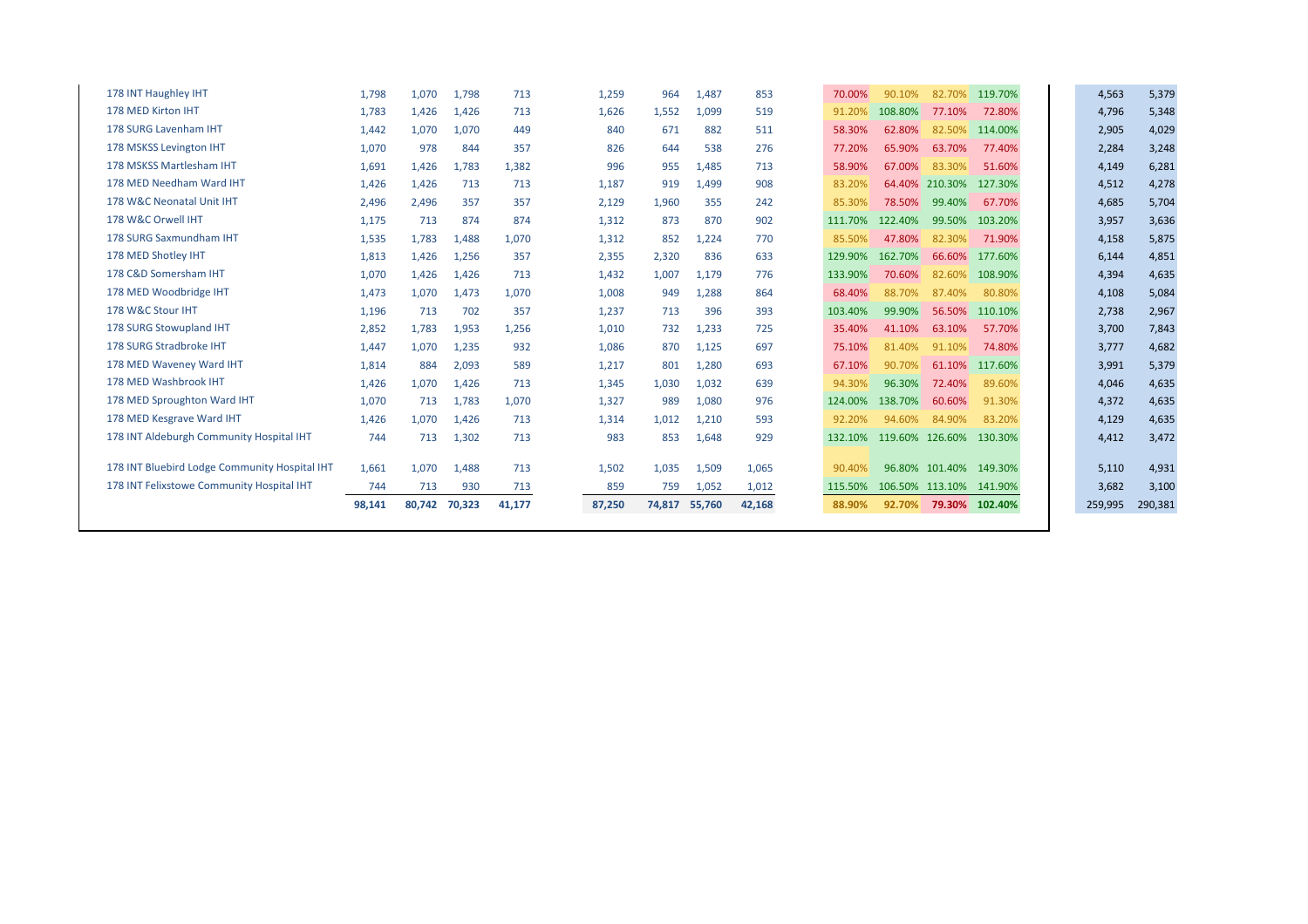**54.70% 87.20% 81.40% 80.30% 92.50% 88.10% 87.50% 109.40% 81.90% 87.80% 68.00% 84.00% 80.40% 101.20% 83.10% 211.10% 122.00% 82.60% 128.30% 75.20% 85.60% 72.20% 80.10% 103.20% 82.90% 86.20% 151.60% 81.00% 86.50% 87.20% 116.70% 102.90% 92.10% 86.30%**